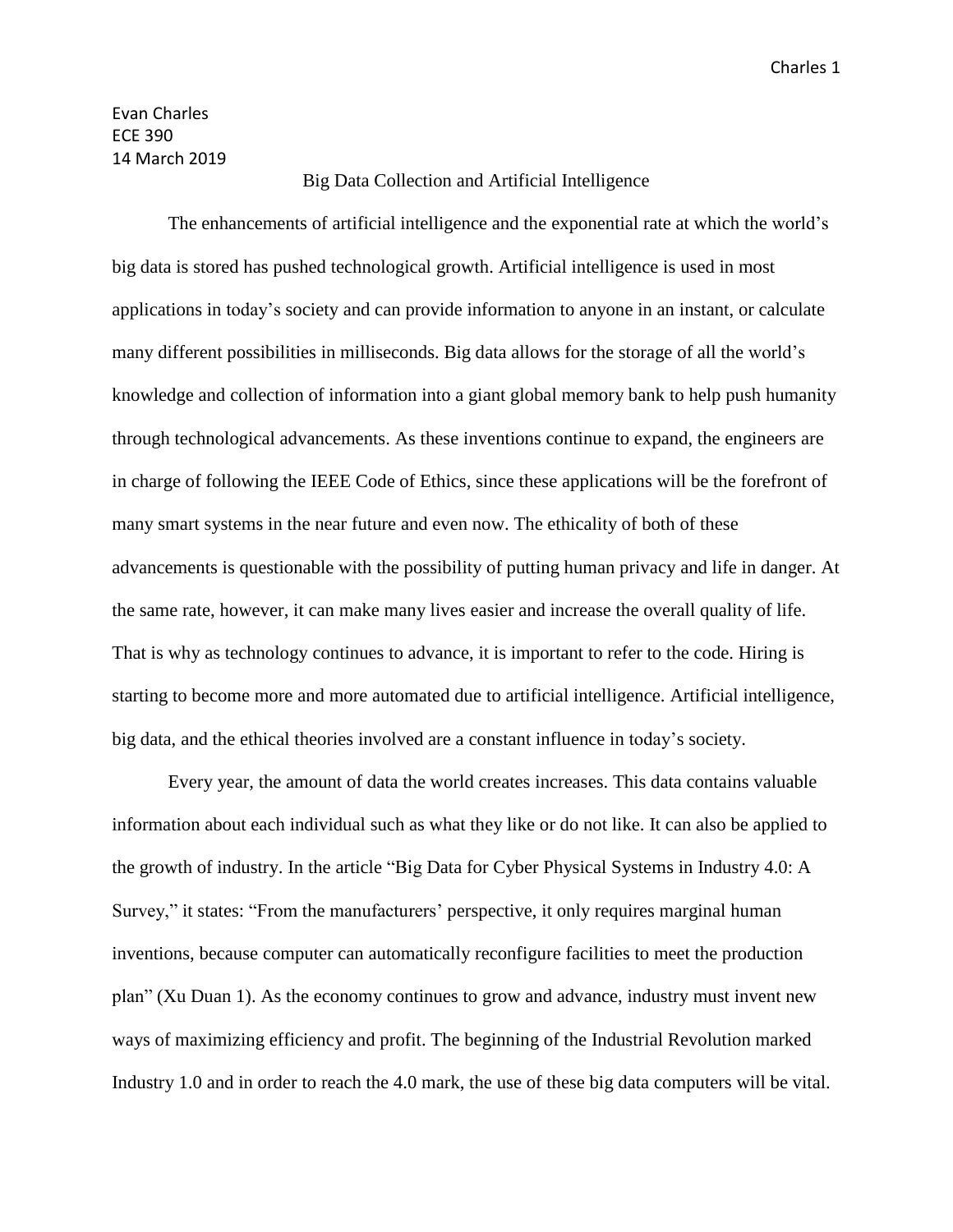While that is a possible benefit to the use of big data, it can also collect a vast number of information about any individual. This issue has raised many concerns in terms of personal privacy. The rate at which data can be handled and sorted is swift and becoming faster with time. For example, when a user logs onto a shopping website and searches specific items, the data is collected and a more "directed" search is initiated which would tempt the consumer into purchases. Since this is becoming more widespread, and technology becomes more prevalent in the daily lives of millions, most, if not all, governments are lacking in producing an effective way of regulating the big data collection. "Existing regulatory requirements and privacy practices in common use are not sufficient to address the risks associated with long-term, largescale data activities…There is a growing recognition that privacy policies often do not adequately inform individuals about how their data will be used" (O'Brien Wood Gasser 1). Data can be stored for as long as the company allows it which means that it can effectively be used years in advance without the individual's knowledge. This arises the question of the ethicality of big data usage and its content. Having someone's personal information can be a danger. For instance, this type of information can be used for blackmail. On the other hand, however, it can be used in assistance of hiring of new candidates. This will help increase the speed of finding good matches to the job position and save money as well. From a Utilitarian standpoint, the cost of collecting that data results in a more personalized internet like refined searches and faster shopping times. This in turn makes the "quality of life" increase. Whether it is morally right, is a controversial argument. A Deontologist, however, would be in a grey area between right and wrong depending on the scenario. The moral relevance would be that if this technology can cause individual harm, then in a deontologist' eyes this would not be ethically right. However, if the technology is not used for bad purposes and is solely focused on increasing the consumer's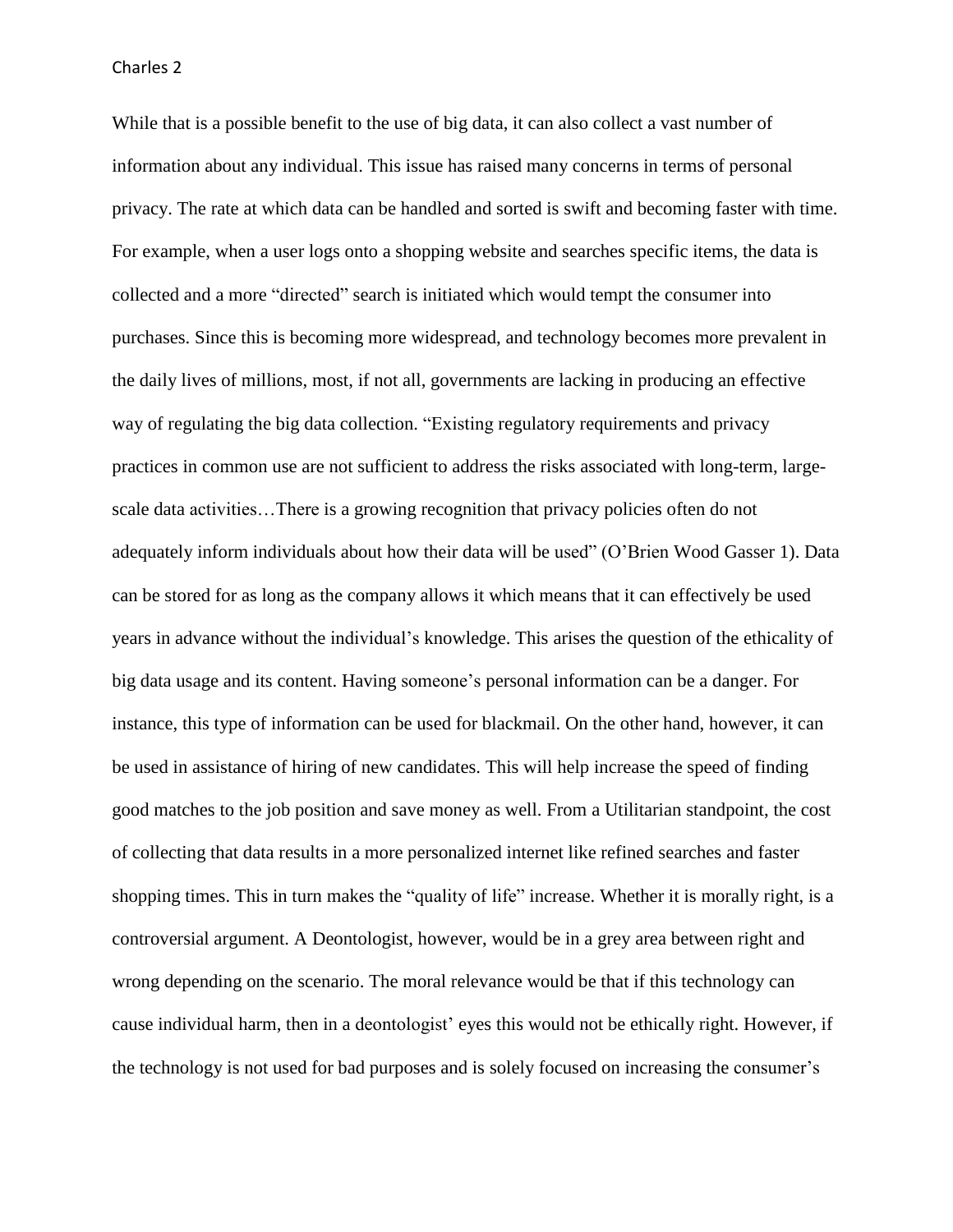convenience then they would be in favor of using it. Ethically, it can be a two-sided argument, with big data increasing the quality of life to be ethically good and at the same time, less privacy which would work against the favor of the technology.

Artificial intelligence is one of the most prominent technological enhancements of this age with more forms of complex computing becoming available. This remarkable ingenuity has provided the economy with unforeseen growth and incredible industrial production rates. "At the forefront are the rapidly advancing techniques of artificial intelligence like natural-language processing, pattern recognition, and machine learning" (Lohr 2). These factors are placed in most technology today with natural-language processing being in every smart phone and machine learning being in the most advanced autonomous vehicles. Both have tremendous benefits such as being able to search something on a smartphone by just speaking into it and allowing a car to essentially do most of the driving for the user. As there are a plethora of other benefits these engineering marvels offer, one must consider the disadvantages of developing them as well. For example, as artificial intelligence continues to grow, an increasing amount of automobile manufacturers are starting to involve them in autonomous applications. The problem is the analysis done by the computer in certain scenarios such as to avoid hitting another car filled with people and instead colliding with a car containing only one individual. "However, when trying to cope with every phenomenon in the real world, there is an infinite number of possibilities that we have to anticipate, so the extraction time becomes infinite due to overloading of the database" (Lu, Li, Chen, Kim, Serikawa 2). The ethicality of this kind of scenario is what is "limiting" the development of the autonomous A.I. because it is the choice of whether you statistically hit one person to save potentially four lives or hit the four and avoid bringing an innocent into harm's way. This, in turn, causes the two ethical theories to clash. The Deontologist standpoint would be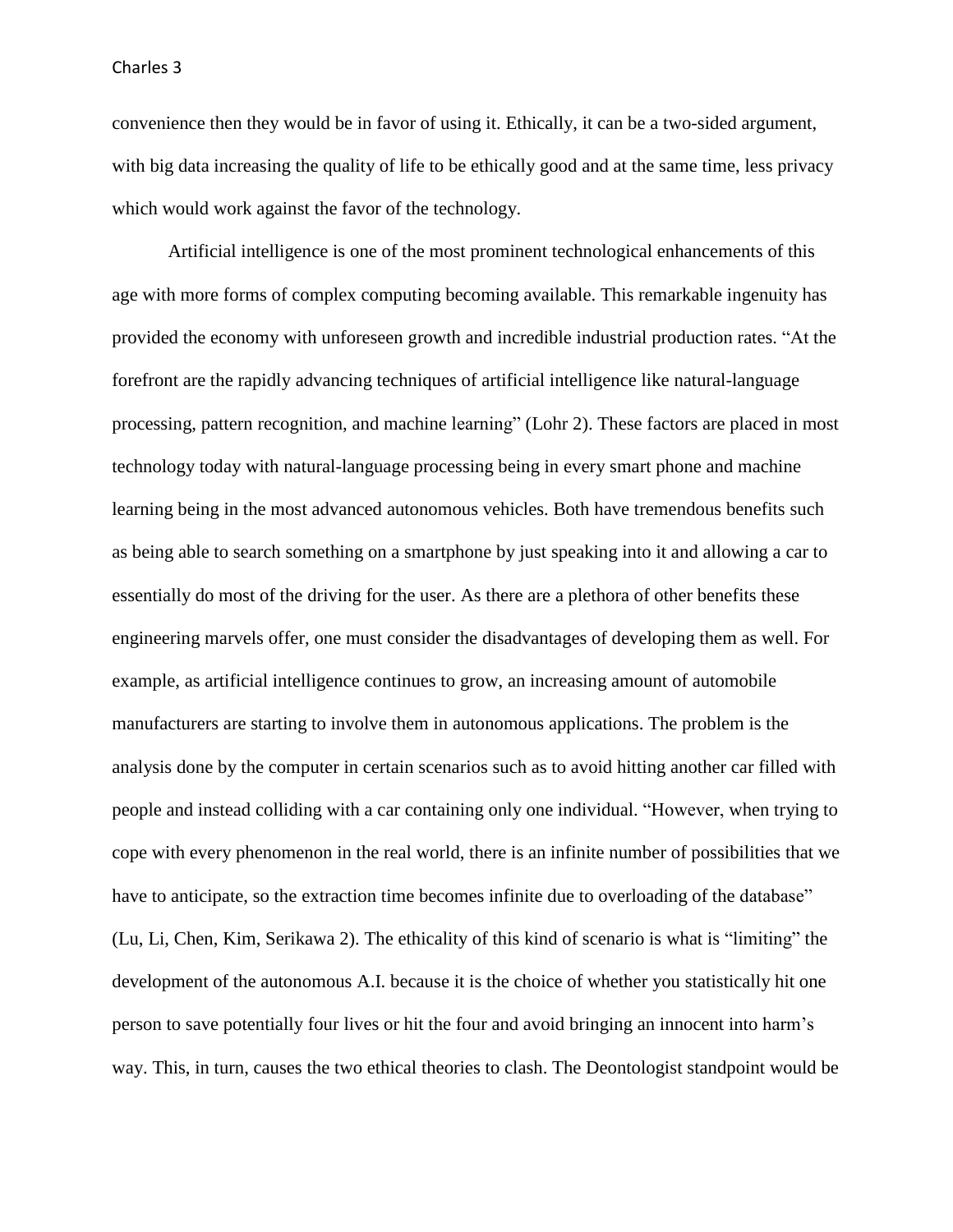Charles 4

against the option of bringing in an innocent to avoid the full car since they stand for morality despite the unfortunate event of either outcome. A utilitarian, however, would find that saving four lives over one would be the most positive outcome and so the A.I. should avoid that at all cost. "In the other hand, utilitarian ethics state that a course of action should be taken by considering the most positive outcome" (Guzman 1).

Both artificial intelligence and big data, however, are important to each other in creating a complex web of interconnected systems. Artificial intelligence benefits big data by being able to store and manage the entirety of the world's data production at an incredible speed. Since the amount of data that the globe fabricates is increasing exponentially, human-based sorting has become obsolete due to the sheer amount that needs to be done. In order to alleviate the stress and effectiveness, algorithms were written to allow for it. Big data allows for the collection of many sorts of information input, but there is nothing to organize and make use out of that data. That was the case until artificial intelligence was implemented with it. "Using data from multiple sources, AI can build a store of knowledge that will ultimately enable accurate predictions about you as a consumer that are based not just on what you buy, but on how much time you spend in a particular part of a site or store, what you look at while you're there, what you do buy compared with what you don't- and a host of other bits of data that AI can synthesize and add to, ultimately getting to know you and what you want very, very well,'' ( Maryville University 1). The topic of artificial intelligence and big data and how much we should develop the technology is a prominent argument in today's society. The Institute of Electrical and Electronics Engineers Code of Ethics mentions in code number 9: "to avoid injuring others, their property, reputation, or employment by false or malicious action." This, included with the other codes, needs to be involved with the AI and big data topic because of the amount of applications this technology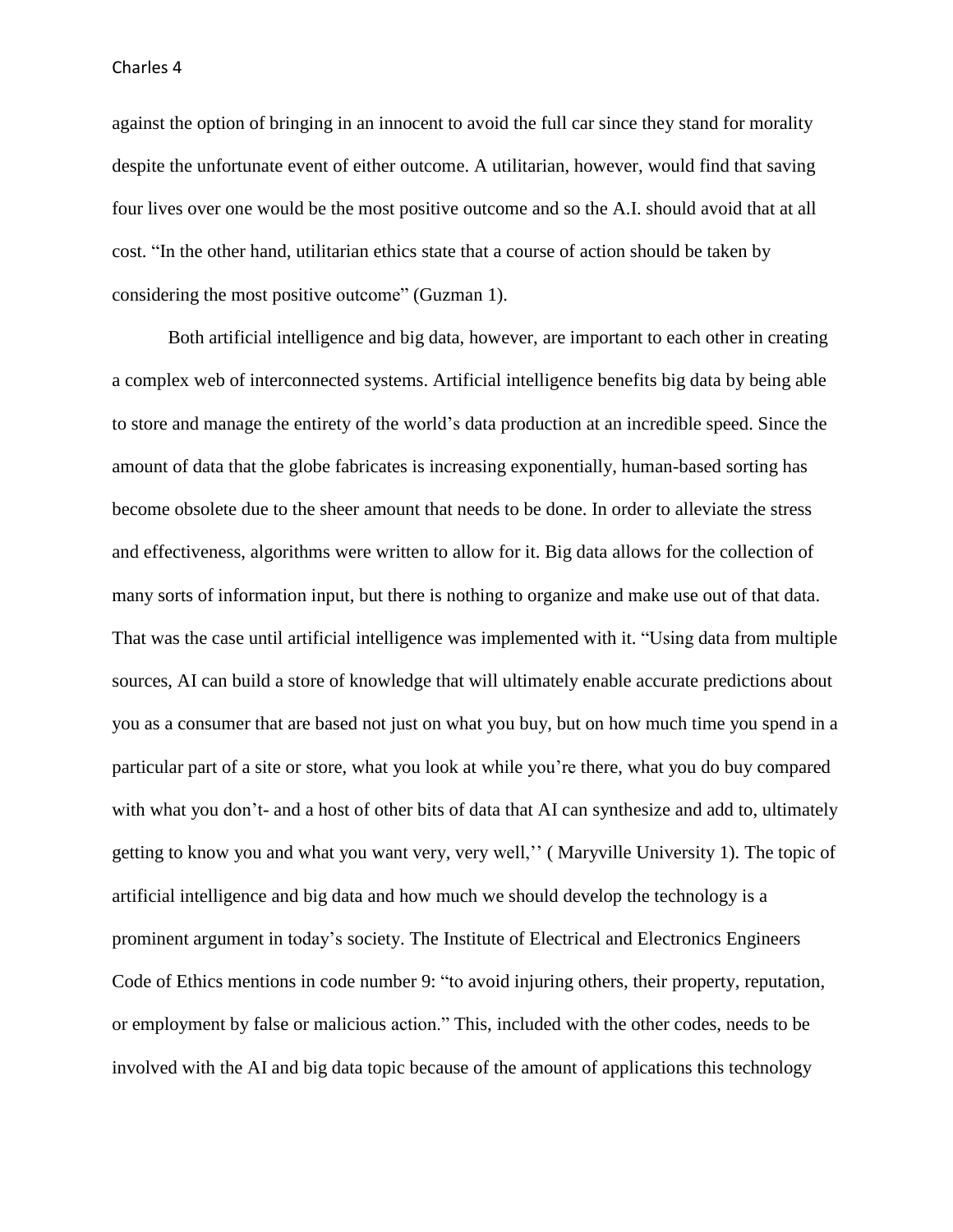## Charles 5

can be used for. This is the case especially for autonomous vehicles when determining the best course of action if an accident is occurring or the collection of personal data of every individual in the world. If the engineers responsible for the progress of these innovations fails to fulfill these ethics, then it could be dangerous for the entire society.

As these two tools continue to be developed, many generations of people will refer to artificial intelligence in hiring of new candidates. Since society is able to store and sort mass amounts of data in a fraction of time, industries will be looking to cut financial costs of menial tasks. While the employment of a new potential candidate is not a very small task, it is time consuming. "Recruiting is a high-touch activity that involves stakeholders across the organization. AI startups are significantly reducing the operational burden by automating low level tasks and providing better information for decision makers" (Seseri 1). Artificial intelligence still has a long time to go before it could potentially fully take on the role of hiring, but it has already advanced in the way of crowdsourcing to the point where it has the potential of doing so. "Although the system may decide to hire another worker for a task, the execution on a task may stochastically terminate because the system may run out of workers to hire or it may run out of time" (Kamar Hacker Horvitz 4). When it comes to automating a process that requires, to an extent, human interaction, it is very hard to say whether or not this tool would be effective or worse. Some candidates may not be as good as other in terms of work experience or grade point average, but they could have much better presentation and communication skills. If the artificial intelligence and big data only look at the "paper" form of the individual, he or she may be out taken out of the list of potential hires. That could potentially raise red flags as not being ethically right because artificial intelligence can be altered based on the designer's input. The Utilitarian viewpoint would say that it is fine because the best hire as far as resumes go would be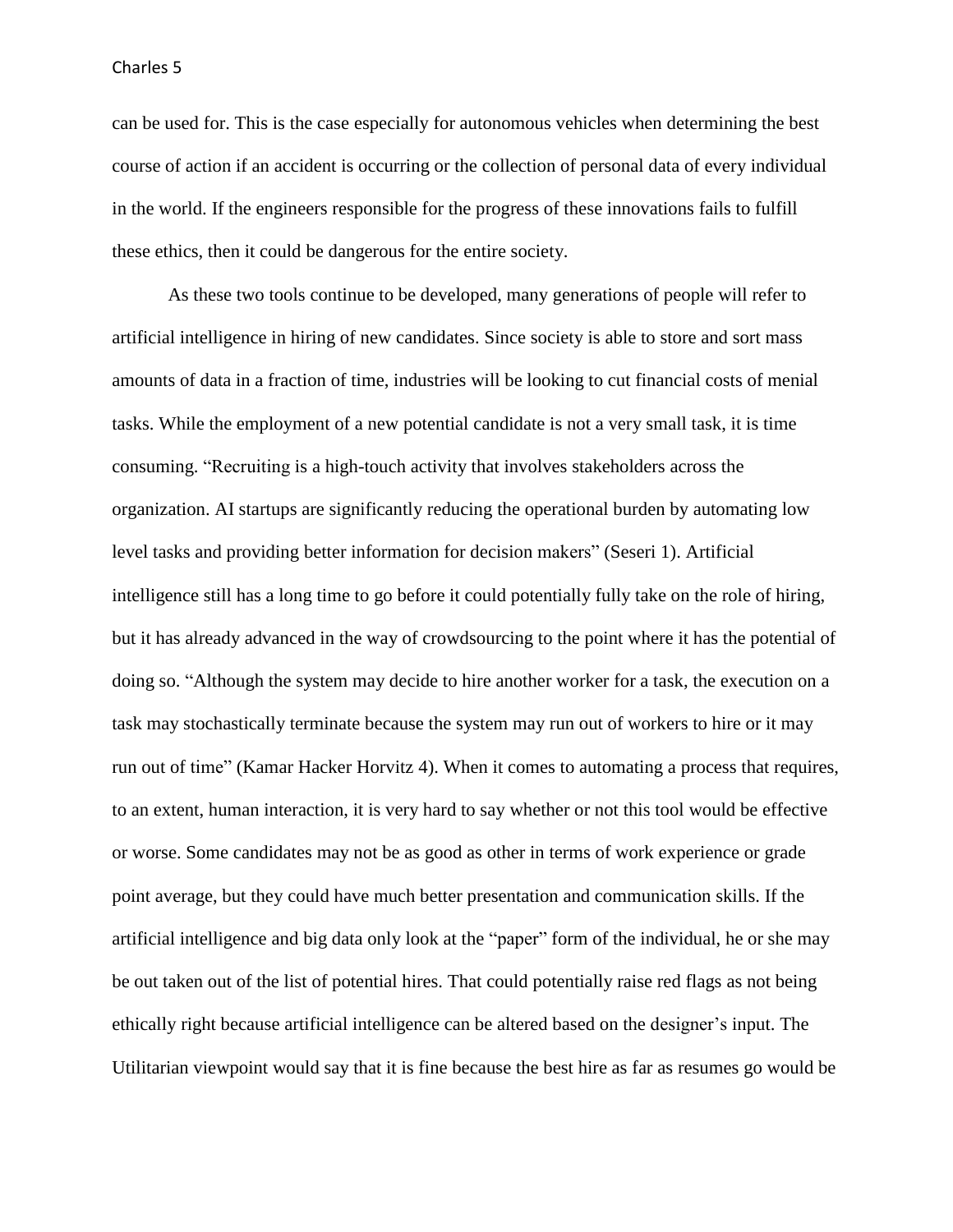## Charles 6

the best performing one for the task. The deontologist viewpoint would question it further, whether or not it is a truly unbiased system and if it takes into account other factors like communication. Depending on the scenario, would alter how it applies to the IEEE Code of Ethics, however, it should still be addressed due to the fact that it can interfere with an individual's ability to get a career.

Artificial intelligence can be a huge help to the majority of people all around the world with the instant access of knowledge of many subjects as well as many items to be bought. This increases economic growth and encourages businesses. At the same rate, many people's information is being slowly "collected" over time with most users are unaware of it. This raises the ethical issues between the utilitarian's and deontologists between what is "right" and "wrong." Big data, at the same time, allows artificial intelligence to access all of the world's data and sort it to create an "effective user experience." Both technologies are a vital aspect of many of today's systems, but regulation from the engineering standpoint also must be taken into account. Artificial intelligence and big data will only become a larger aspect of an already advanced society.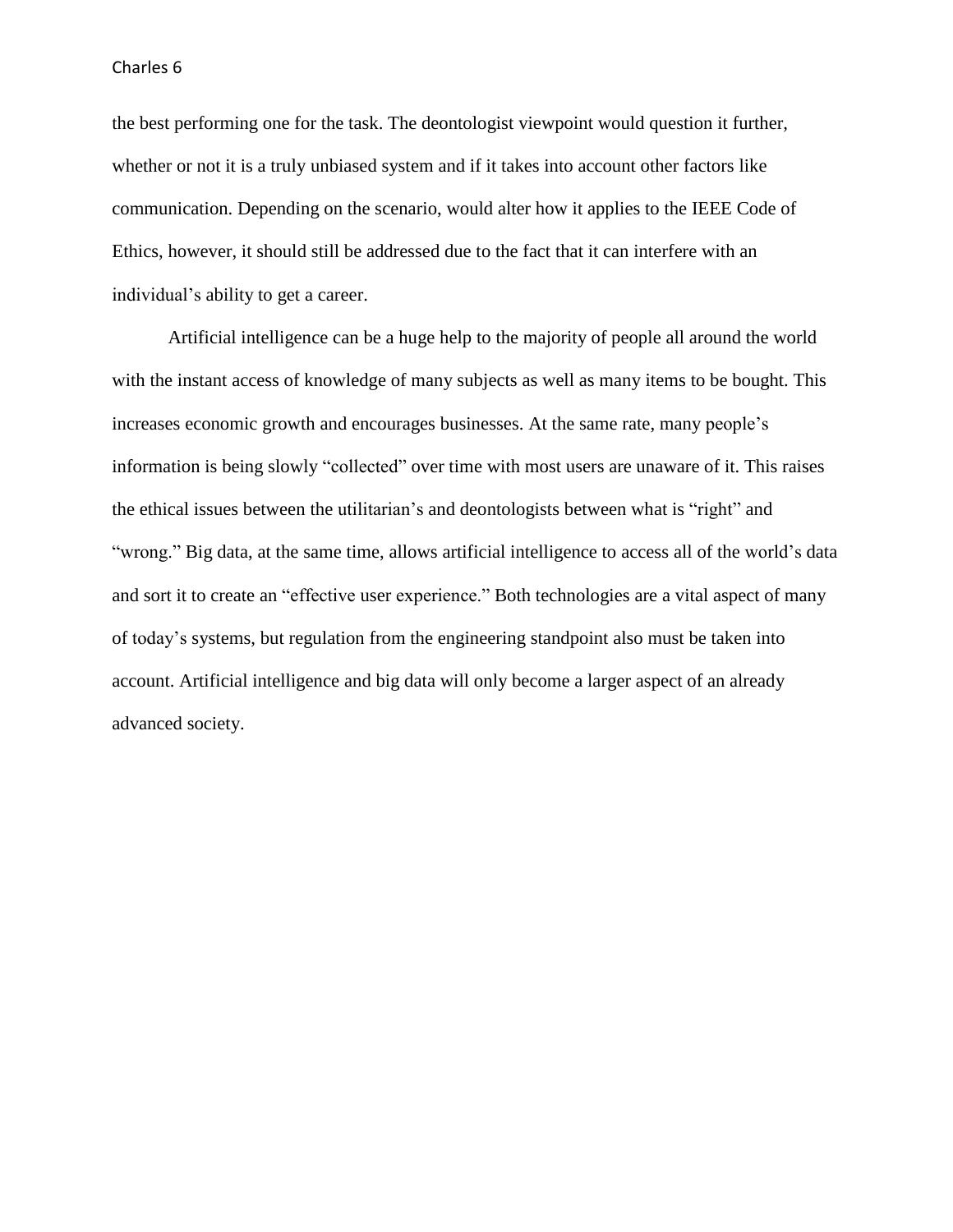## References:

"IEEE Code of Ethics." *IEEE*, www.ieee.org/about/corporate/governance/p7-8.html.

"How Is Big Data Working with AI." *Maryville Online*, 21 July 2017, online.maryville.edu/blog/big-data-is-too-big-without-ai/.

Guzman, Carla. "PSY 833: Ethics and Leadership (Buban)." *PSY 833 Ethics and Leadership Buban*, 5 Feb. 2016, sites.psu.edu/psy533buban/2016/02/05/l03-deontology-vs-utilitarianismthe-eternal-battle/.

Helbing, Dirk, et al. "Will Democracy Survive Big Data and Artificial Intelligence?" *SpringerLink*, Springer, Cham, 1 Jan. 1970, link.springer.com/chapter/10.1007/978-3-319-90869-4\_7.

Kamar, Ece, et al. "Combining Human and Machine Intelligence in Large-Scale Crowdsourcing." *ACM Digital Library*, International Foundation for Autonomous Agents and Multiagent Systems, 8 June 2012, dl.acm.org/citation.cfm?id=2343643.

Lohr, Steve. "The Age of Big Data." *The New York Times*, The New York Times, 11 Feb. 2012, www.nytimes.com/2012/02/12/sunday-review/big-datas-impact-in-the-world.html.

Lu, Huimin, et al. "Brain Intelligence: Go beyond Artificial Intelligence." *SpringerLink*, Springer US, 21 Sept. 2017, link.springer.com/article/10.1007/s11036-017-0932-8.